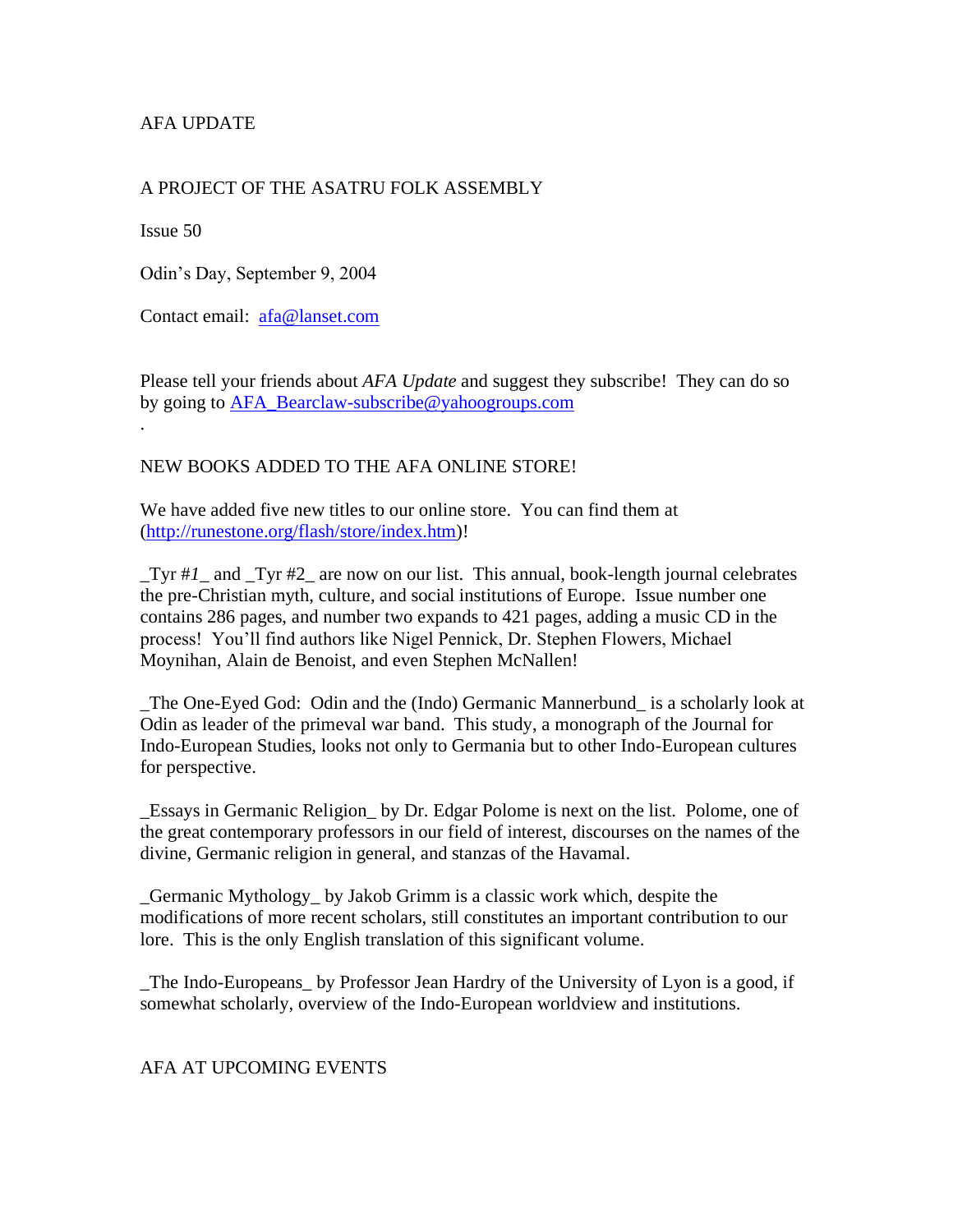The next couple of weeks are intense ones for us, with a presence at two events in addition to our scheduled study group:

Steve and Sheila will be at a Rune and Havamal study session in Roseville, near Sacramento, California on the evening of Friday, September 10. Contact the AFA for details.

Steve and Sheila, as well as other AFA supporters, will also help man a booth at the Pagan Pride Day in Sparks, Nevada on Sunday, September 12. More information on the event can be found at<http://www.paganpridenevada.org/>.

Steve and Sheila will be attending the Althing of the Asatru Alliance near Payson, Arizona, on September 17 and 18.

### VIKING BURIAL SITE DISCOVERED IN NORTHWEST ENGLAND

LONDON - Archaeologists in northwestern England have found a burial site of six Viking men and women, complete with swords, spears, jewelry, fire-making materials and riding equipment, officials said Monday.

The site, discovered near Cumwhitton, is believed to date to the early 10th century, and archaeologists working there called it the first Viking burial ground found in Britain.

Local metal specialist Peter Adams made the find at the end of March and reported it to the Portable Antiquities Scheme, which is run by the Museums, Libraries and Archive Council.

"This is tremendous news, a unique discovery which will improve people's understanding of the area and its history," council chairman Mark Wood said.

The burial ground was unearthed when Adams found two copper brooches. The grave of a Viking woman was found underneath, and further excavation led to the discovery of the graves of another woman and four men.

Among the items found in the graves were weapons, spurs, a bridle and a drinking horn, as well as a jet bracelet and a copper alloy belt fitting.

Adams described it as "the find of a lifetime."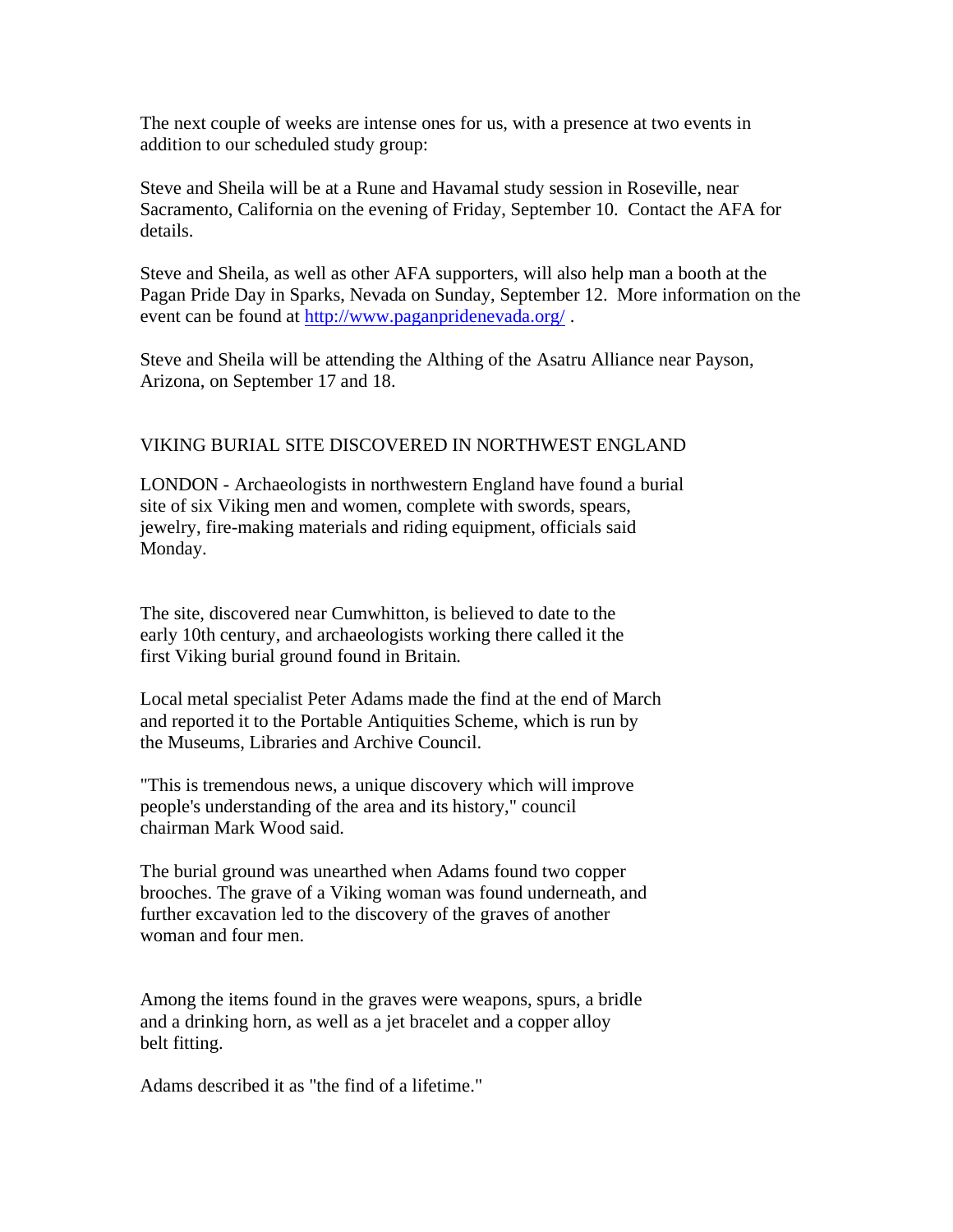## ODIN LIVES! SPONSORS CONCERT IN OHIO!

*Odin Lives!* Radio is please to announce that Väsen will be appearing in the Holland Theater, Bellefontaine, Ohio, on Monday, September 20th, 2004 at 7pm EDT.

Väsen is \*the\* premier Swedish folk music ensemble. Featuring Olov Johansson playing the Swedish keyed fiddle (nyckelharpa), Roger Tallroth on guitar, Mikael Marin, viola and percussionist André Ferarri, Väsen helped launch the Nordic Roots revival in Scandinavia and the United States.

Tickets are only \$15 in advance, and can be purchased directly from *Odin Lives!* Radio by visiting the events page at:

<http://www.odinlives.org/events.html>

#### IMPORTANT DATES

October 8 - Day of Remembrance for Erik the Red. Erik was the stouthearted father of Leif Erikson, and a dedicated follower of Thor. Hot-headed and clever, Erik made his mark on history by organizing the Viking settlement of Greenland. Raise a toast to this rascal, or read from his saga, in honor of his intrepid spirit.

October 9 - Leif Erikson Day. This holiday was first officially proclaimed by President Lyndon Johnson in 1965. Remind your friends of the Norse presence in North America more than a thousand years ago!

September 9 - Day of Remembrance for Herman of the Cherusci. Herman learned the art of war under the Romans, then deserted the Imperial eagles to lead his tribe in revolt against the Mediterranean intruders. In the fall of the year 9 CE, he annihilated three legions in the Teutobergerwald, a victory which saved Germania from Roman occupation. Plant an oak tree, eat in a German restaurant, and remember Herman with a glass of fine beer from the Fatherland!

September 22 - Winter Finding. This, the fall equinox, is the time when day and night are of equal length. This is one of the times the harvest may be celebrated in the Northlands, and you can observe it with a meal giving thanks for the powers of the soil. Raise a horn of your favorite drink to our God and Goddess of fertility and prosperity - Freya, and her brother Frey!